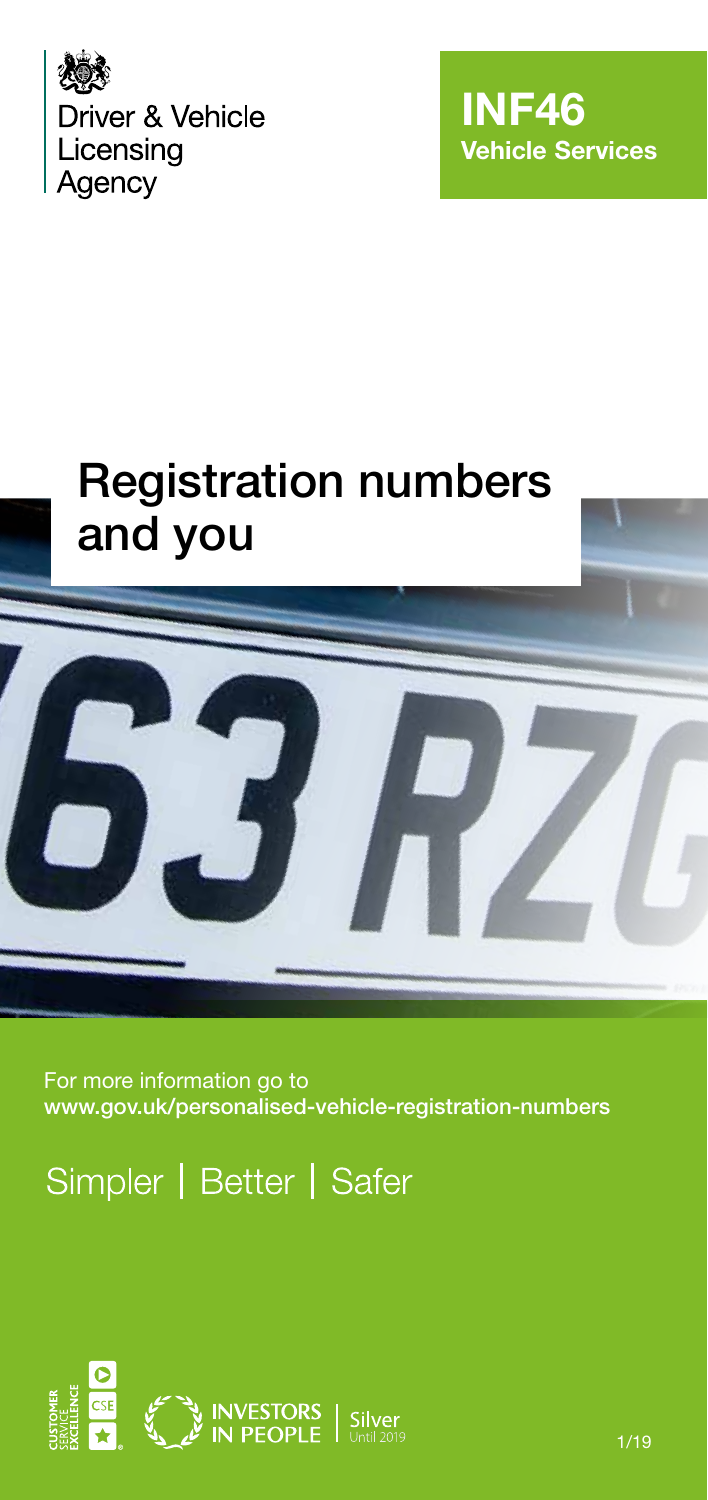# **Contents** Page

| 3                                                    |
|------------------------------------------------------|
| 3                                                    |
| 3. Buying a personalised registration number<br>3    |
| 4                                                    |
| 4                                                    |
| 5                                                    |
| 7. Transferring and retaining (keep the use of)<br>5 |
| 7                                                    |
| 7                                                    |
| 7                                                    |
| 8                                                    |
| 8                                                    |
| 9                                                    |
| 9                                                    |
| 10                                                   |
| 10                                                   |
| 10                                                   |
| 11                                                   |
|                                                      |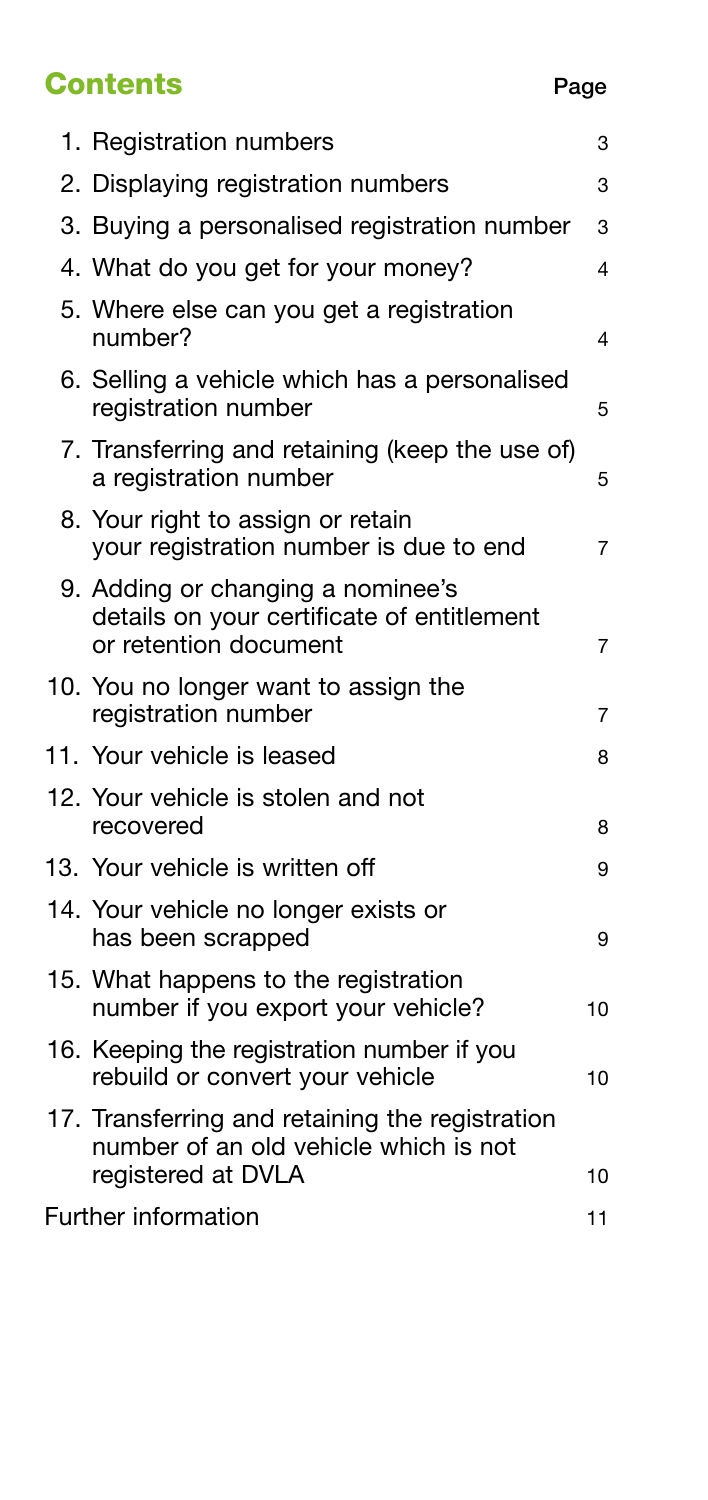# 1. Registration numbers

Registration numbers are a way of identifying vehicles. All registration numbers are owned by the Secretary of State and are allocated to vehicles (and may be withdrawn) as part of the process of registering and taxing vehicles.

# 2. Displaying registration numbers

Registration numbers must be correctly displayed in line with the law. You must go to a Registered Number Plate Supplier (RNPS) to get a number plate. The list of RNPS suppliers is available from

#### www.gov.uk/number-plate-supplier

If you do not keep to the law relating to the style, size and spacing of letters and numbers on number plates, you could be fined up to £1,000 and the registration number may be permanently withdrawn from use.

Further information is available in our leaflet Vehicle registration numbers and number plates (INF104) – which you can download from www.gov.uk

You cannot use a registration number to make your vehicle appear younger than it actually is.

# 3. Buying a personalised registration number

| ※※ Driver & Vehicle Licensing Agency

# Personalised **Registrations**

We have our own sales scheme, offering a range of registration numbers which have never been issued. Through this scheme you can buy the right to have a particular registration number assigned (put on) to a vehicle.

Visit our website at **www.dvlaregistrations.dvla.gov.uk** to see what personalised registrations we have available and how much they cost. Prices start from £250, and include VAT and the assignment fee (the fee we charge to put the registration number on a vehicle). When you are ready, you can buy online 24 hours a day.

We hold five traditional auctions and three timed auctions each year.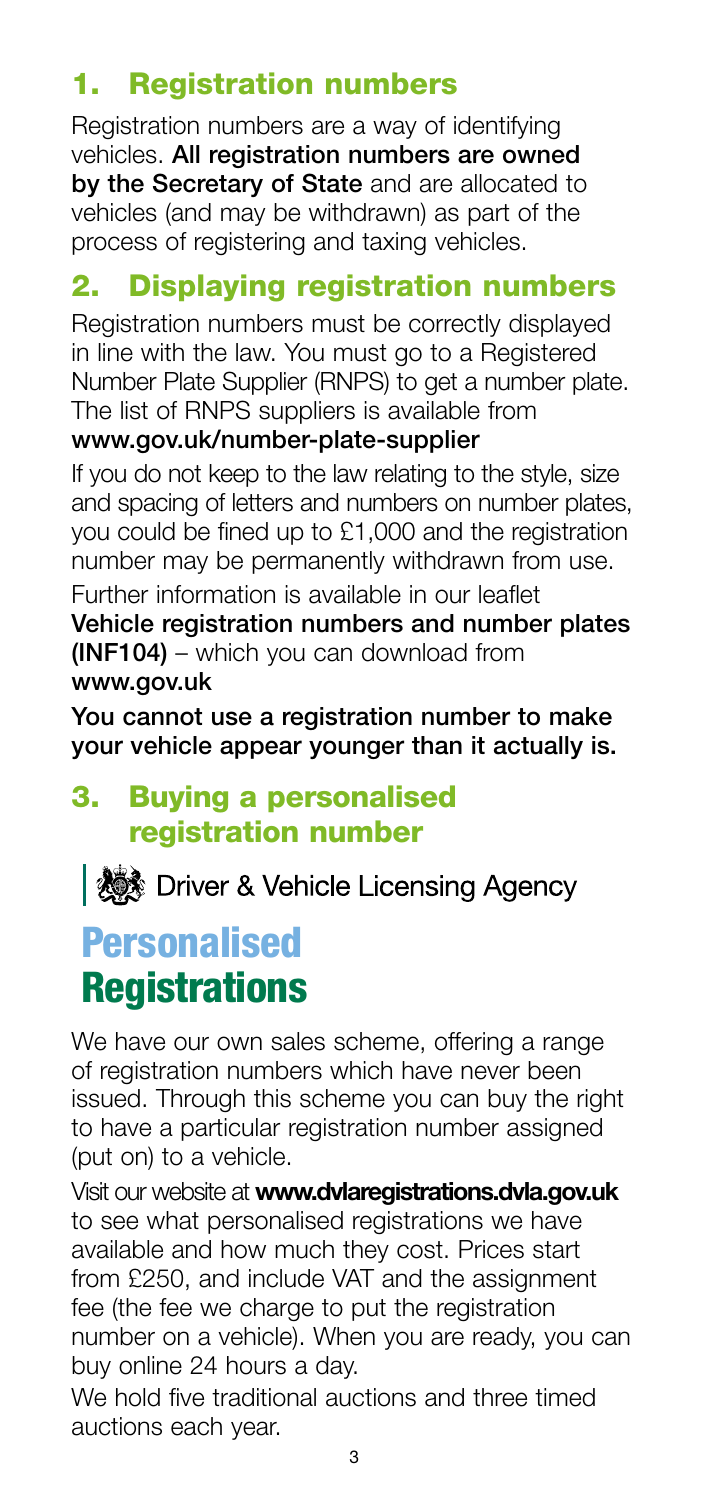Full details of each auction are advertised in the press and on our website. If you would like more information about our auctions, please go to www.dvlaregistrations.dvla.gov.uk

Registration numbers bought under our sales scheme can only be used on vehicles that are registered (or about to be registered), are taxed (or are being taxed), or have a SORN in force at the time of application and used in the UK.

# 4. What do you get for your money?

You buy the right to have the registration number assigned to a vehicle registered in your name, or in the name of another person (the nominee).

#### The nominee has no right to the registration number until it is assigned to their vehicle.

We will send you a 'certificate of entitlement' (V750). This will include details of:

- the registration number
- the purchaser and nominee
- the date the right to assign the registration number will end (see section 8).

You can extend the right for a further 10 years. You can apply up to 28 days prior to its expiry. You can add (if you do not have one), or change a nominee up until or at the same time the registration number is assigned. More details about this are on the V750.

# 5. Where else can you get a registration number?

Dealers in registration numbers advertise in the national press or specialist magazines and many have their own website. They may sell registration numbers from their stock or act as an agent for motorists who want to sell the registration number from their vehicle. Dealers may also sell registration numbers that they have bought from us, but they are not acting on behalf of DVLA.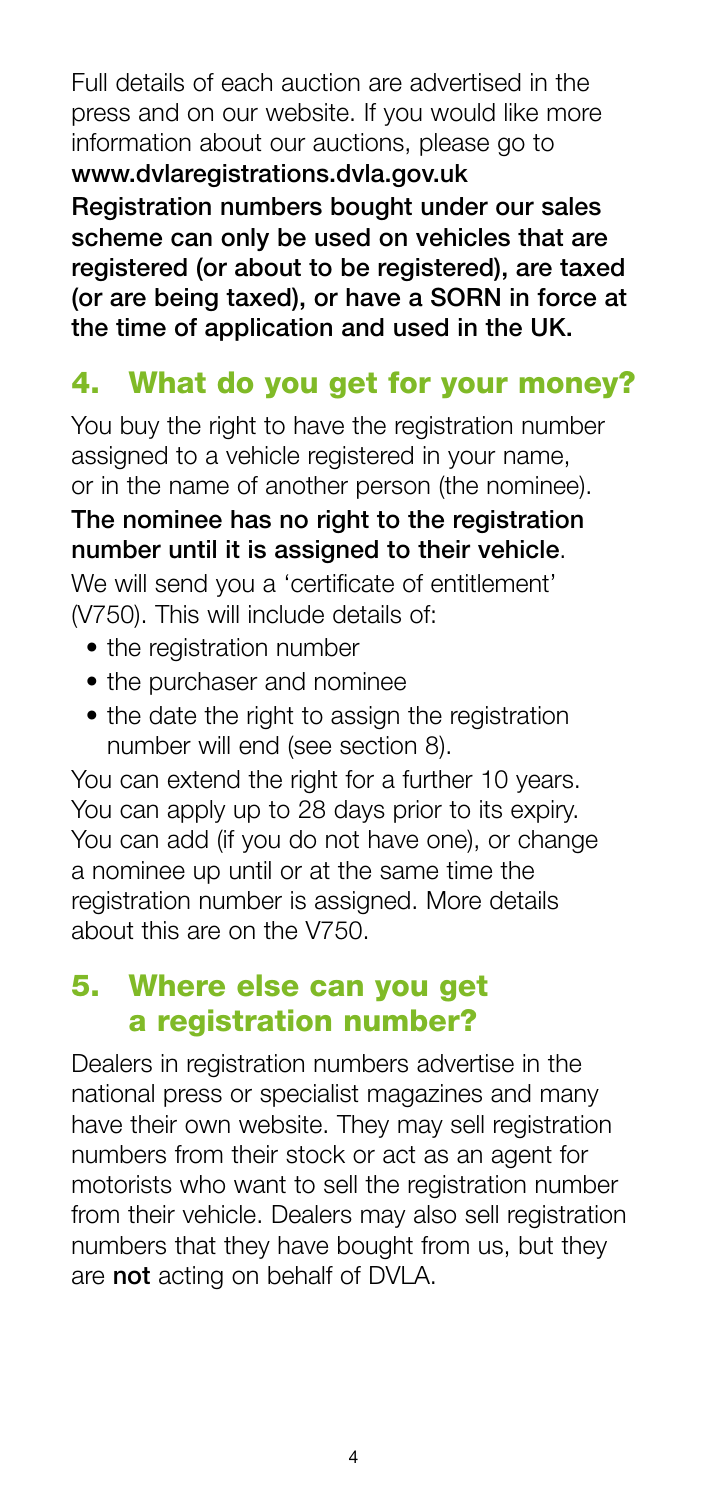# 6. Selling a vehicle which has a personalised registration number

Do not sell or transfer your vehicle before you move the personalised registration number to your new vehicle (transfer it) or put it on hold (retain it).

If you sell or transfer your vehicle before we give you a new V5C with a replacement registration number, the personalised registration number will pass to the new registered keeper.

We either:

- allocate (assign) a vehicle with a registration number
- hold the number (retain) for the registered keeper.

The registered keeper is the only person who has the right to apply to transfer or retain the registration number. It is not personal property so remember, when you want to sell your vehicle displaying a personalised plate if you don't move it… you'll lose it.

# 7. Transferring and retaining (keep the use of) a registration number

#### **Transferring a registration number**

A transfer allows a registration number to be moved from one vehicle to another. Only the registered keeper of a vehicle can apply to transfer its registration number. When a vehicle is registered with another registration number, that vehicle will have its existing registration number withdrawn unless you apply to transfer or retain it at the same time.

#### **Retaining a registration number**

A retention allows a registration number to be removed from a vehicle and held on a document.

You can retain a registration number for 10 years.

Only the registered keeper of a vehicle can apply to retain a registration number and choose to become the grantee or give the details of someone else.

The grantee has the right to the registration number. The grantee has the right to assign (put on) the registration number to a vehicle registered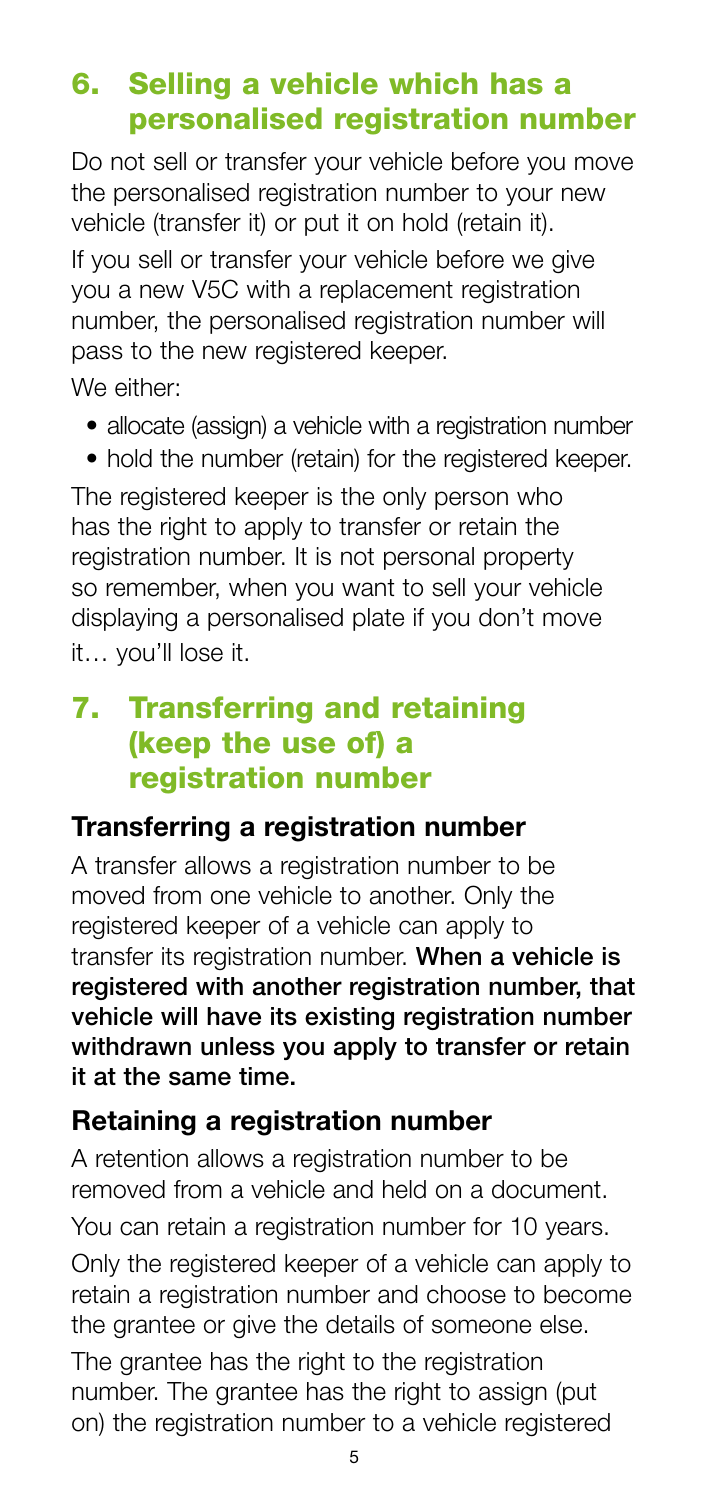in someone else's name. This person is known as a nominee.

We will issue a retention document (V778) to the grantee. This will include details of:

- the registration number
- the nominee (if one is given in the application)
- the date the registration number should be assigned by.

#### The nominee has no right to the registration number until it is assigned to their vehicle.

Once the grantee has assigned the registration number to their or their nominee's vehicle, the right to the registration number goes to the registered keeper of that vehicle.

## **How to apply to transfer or retain a registration number**

If you would like to take the number off a vehicle and keep it on a retention document for up to 10 years. You can do this online at

#### www.gov.uk/keep-registration-number (the fee is £80).

You can also transfer the registration number onto another vehicle online at

www.gov.uk/keep-registration-number (the fee is £80). You can complete the process by putting the registration number onto the vehicle immediately afterwards at

#### www.gov.uk/put-registration-number-vehicle

Alternatively, you, as the registered keeper, will need to fill in form V317. This form contains more information about transferring or retaining a registration number. You can get the form from www.gov.uk/dvlaforms or from DVLA.

#### **Registration numbers that cannot be transferred**

Check your Vehicle Registration Certificate (V5C) before you apply, to make sure that the registration number can be transferred. If the V5C states that the registration number is non-transferable, you cannot transfer or retain it.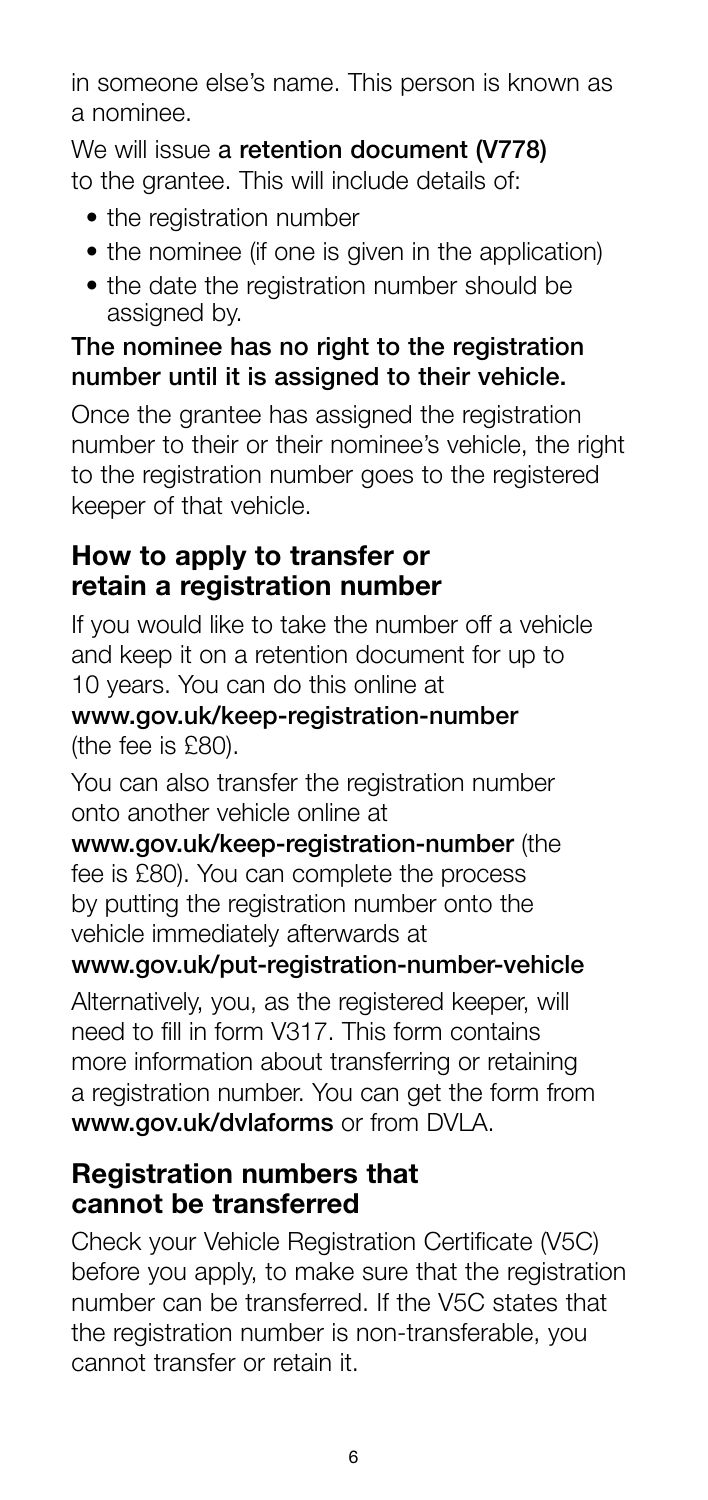# **Registration numbers starting with Q**

If a vehicle has a registration number starting with Q or QNI prefix, that registration number cannot be transferred and must stay on the vehicle.

# 8. Your right to assign or retain your registration number is due to end

You must either assign the registration number or apply for an extension before this happens. Your V750 or V778 will tell you how to do this.

You will lose your right to the registration number if you act too late.

You can extend the right to a registration number for 10 years.

# 9. Adding or changing a nominee's details on your certificate of entitlement or retention document

You can do this as long as your certificate or document has not run out. Your V750 or V778 will tell you how to do this.

# 10. You no longer want to assign the registration number

You can apply for a refund of the assignment fee (if you paid the assignment fee at the time you purchased or retained the registration number).

If you have a certificate valid for 10 years, you can apply for a refund before the expiry date of your V750 or V778 certificate. For any other certificate, you can apply for a refund within six years of the expiry date.

Once a certificate has expired, you lose the right to display the registration number.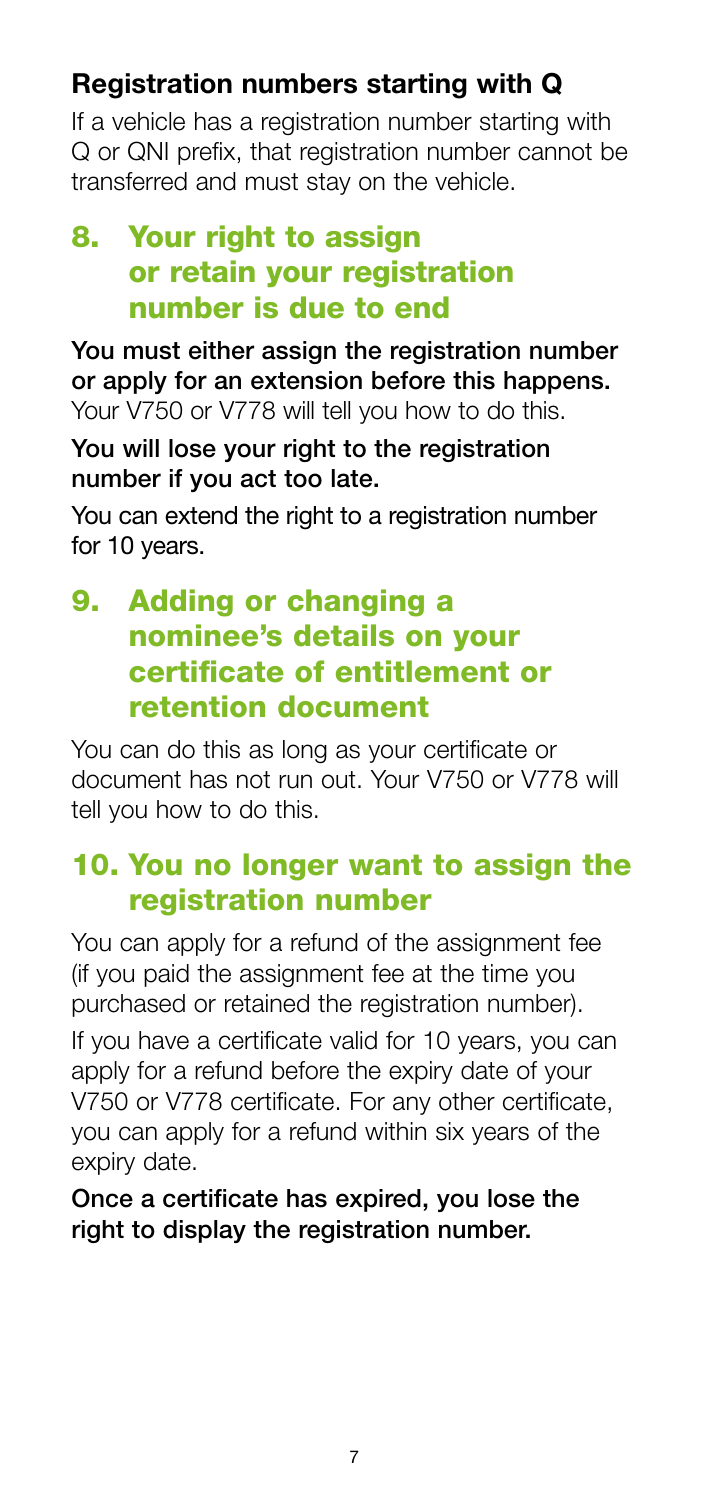# 11. Your vehicle is leased

Only the vehicle's registered keeper can apply to transfer or retain a registration number. The leasing company (if they are the keeper) would have the right to transfer or retain the registration number. If you still want to assign a registration number on a leased vehicle, check with the leasing company that they agree to you doing so and that they are prepared to co-operate with transferring or retaining the registration number in the future.

### 12. Your vehicle is stolen and not recovered

After a year you can apply to have its registration number transferred to your replacement vehicle as long as certain conditions of the transfer scheme are met. In addition the following must also apply:

- the theft must have been reported to the police
- the theft has been on DVLA records for at least 12 months (the police should tell DVLA for you) but for no more than three years
- the vehicle had a valid MOT certificate when it was stolen
- the vehicle had valid vehicle tax at the time of theft.

To apply, or for more information, write to:

#### Personalised Registrations

DVI A Swansea SA99 1DS

You will need to give the registration number.

If your vehicle is recovered and you or your insurer decide to sell or destroy it, you'll need to apply to keep or transfer your registration number online at www.gov.uk/keep-registration-number or using form V317 before the vehicle is disposed of.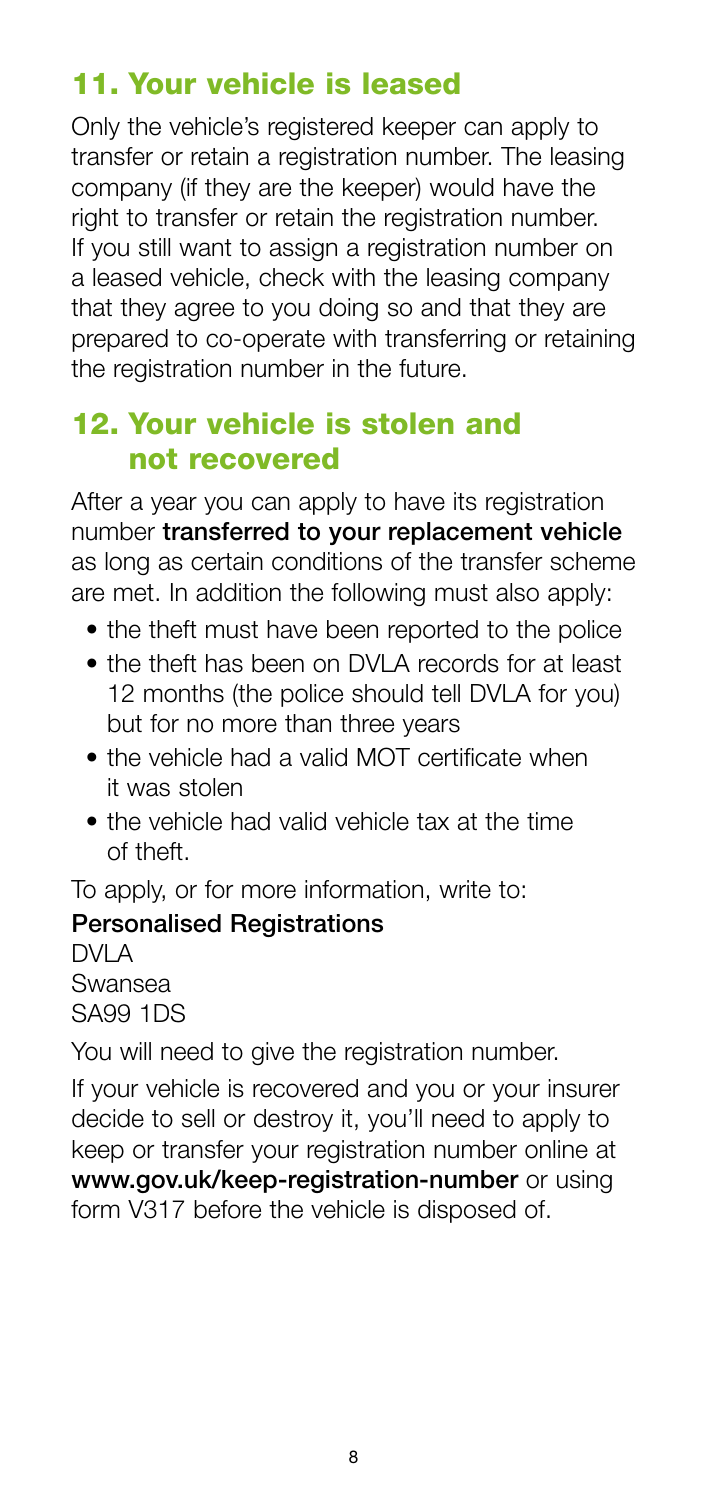# 13. Your vehicle is written off

You can still apply to transfer or retain the registration number as long as:

- the vehicle is available to be inspected (we will also ask for an insurer's engineers report)
- you can meet all the conditions of the transfer or retention schemes.

Important – if you want to transfer or retain the registration number you must make sure your insurers know that the vehicle must be made available for us to inspect. If your insurers settle your claim and sell the vehicle as salvage before the registration number is properly transferred or retained, it will pass with the vehicle to the new keeper and you will lose your right.

Once you have successfully transferred or retained your registration number from the written off vehicle, let your insurers know about the change of registration number and send them the replacement V5C. If your insurers intend to sell the write off as salvage, the vehicle must display the replacement registration number.

# 14. Your vehicle no longer exists or has been scrapped

#### Once a vehicle no longer exists its registration number is withdrawn.

If your vehicle has been scrapped, you will not be able to transfer its registration number. For more information you can visit <www.gov.uk>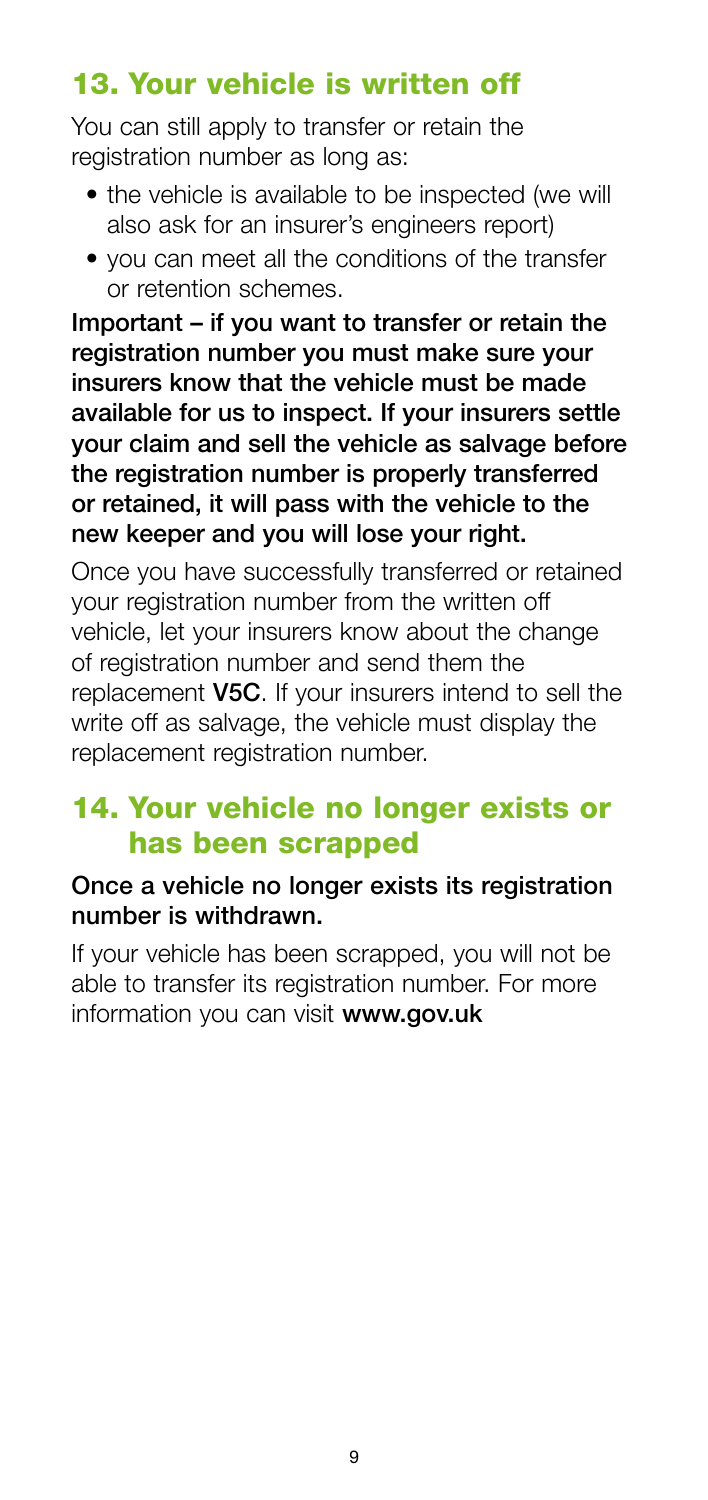# 15. What happens to the registration number if you export your vehicle?

By law you must tell us if you are taking your vehicle abroad for more than 12 months.

If you want to transfer or retain the registration number you must do so before the vehicle leaves the UK. You cannot apply once the vehicle is out of the country.

You should get advice from Customer Enquiries, well before the date the vehicle is being exported. Please phone 0300 790 6802. Lines are open between 8am and 7pm Monday to Friday, and between 8am and 2pm on Saturdays.

# 16. Keeping the registration number if you rebuild or convert your vehicle

Not all registration numbers can be transferred. Your V5C will say if you can transfer the registration number. If you can you should consider:

- transferring it to another vehicle
- retaining it on a document **before breaking** up or carrying out any alterations or conversions. If you do not do this you may lose your right to the registration number.

For more information see our leaflet, Guidelines for the registration of rebuilt or radically altered vehicles and kit cars (INF26).

# 17. Transferring and retaining the registration number of an old vehicle which is not registered at DVLA

It is possible for you to register the vehicle at DVLA, but you will not be able to transfer or retain the registration number.

For more details you can visit www.gov.uk or see leaflet How to register your 'old' vehicle (V848).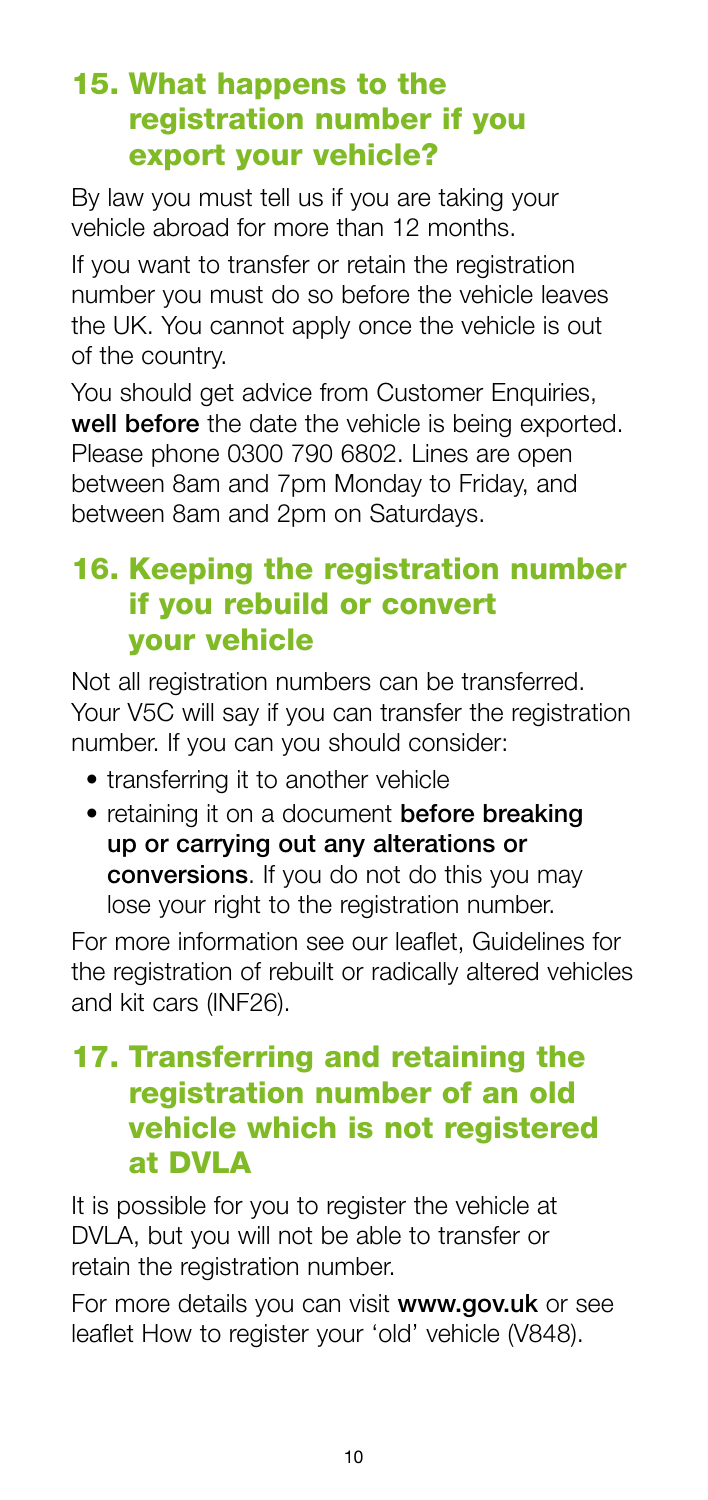# Further information

For more information you can visit www.gov.uk/personalised-vehicle-registration-numbers

You can also phone Customer Enquiries (Vehicles) on 0300 790 6802 between 8am and 7pm Monday to Friday, and between 8am and 2pm on Saturdays.

#### All fees quoted were correct when this booklet was printed.